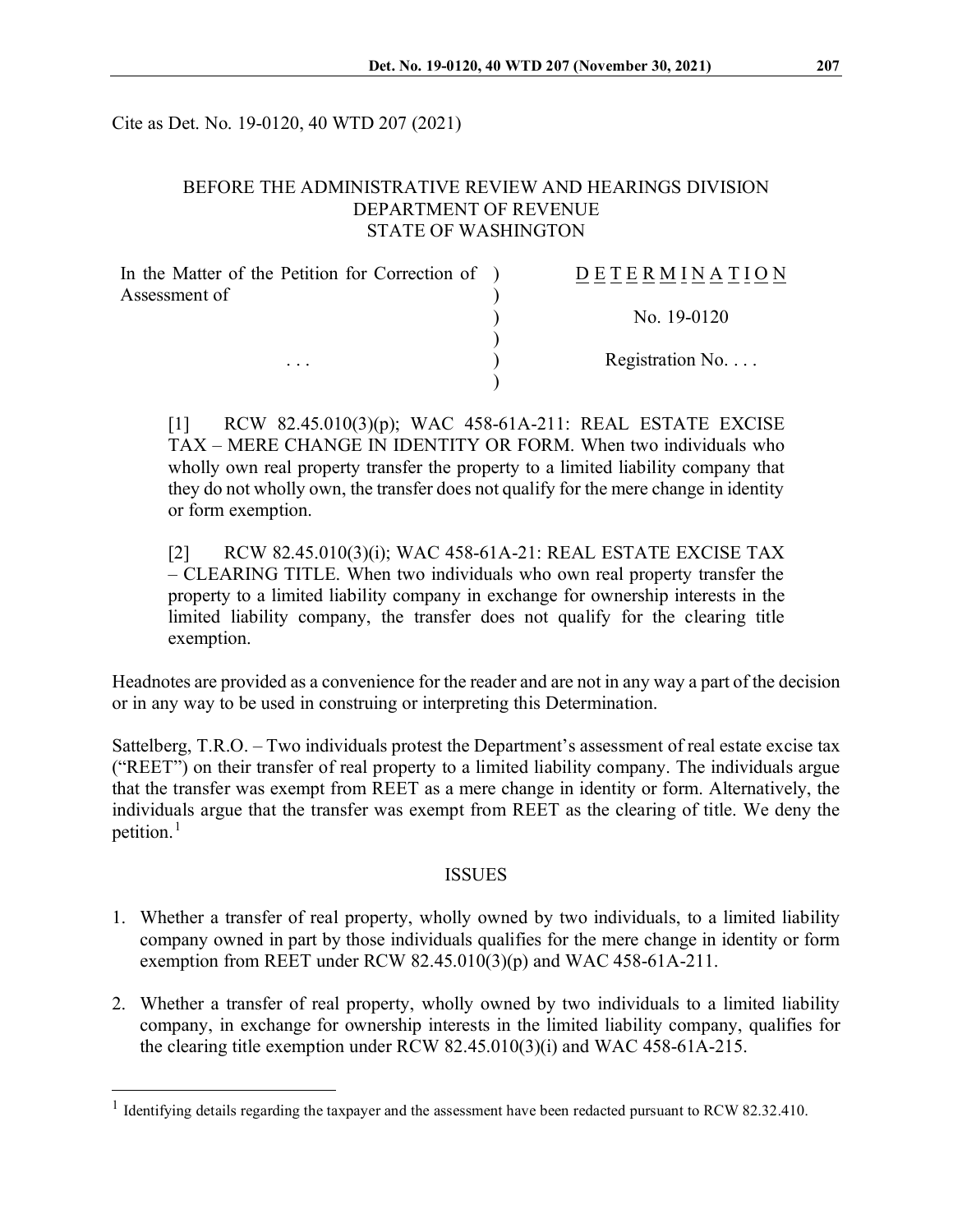# FINDINGS OF FACT

[X] and [Y] ("Taxpayers") purchased real property at . . . Washington ("Property") on May 23, 2000. Taxpayers purchased Property as tenants in common, each owning 50 percent. Mr. [X] lived at Property until Taxpayers decided to develop and sell it.

On June 5, 2015, Taxpayers formed a limited liability company . . . ("LLC"), with . . . ("Partner"), to develop Property. Taxpayers owned a combined 50 percent interest in LLC, with Partner owning the remaining 50 percent. The intent of the parties was for Taxpayers to contribute Property to LLC and for Partner to contribute construction services for the construction of a substantially larger home on Property. Partner did undertake the construction of the larger home, but Taxpayers did not transfer Property to LLC when LLC was created.

LLC found an unrelated buyer for the newly constructed Property. LLC and the unrelated buyer arranged to close on the sale of Property for \$ . . . on April 26, 2016. LLC paid REET on the selling price of the Property at that time. Taxpayers and Partner split the proceeds of the sale in accordance with their ownership interests.

Just prior to the sale, on April 25, 2016, Taxpayers transferred Property to LLC via quitclaim deed ("Transfer"). The next day, on April 26, 2016, Taxpayers filed a REET Affidavit regarding the Transfer, claiming an exemption from REET as a mere change in identity or form under WAC 458-61A-211.

On February 7, 2018, the Department's Special Programs Division ("Special Programs") notified Taxpayers that it was auditing the mere change in identity or form exemption Taxpayers had claimed for the Transfer. Special Programs requested documentation regarding the LLC, and Taxpayers provided the operating agreement. After reviewing the documentation, Special Programs concluded that the mere change in identity or form exemption did not apply to the Transfer. On April 4, [2](#page-1-0)018, Special Programs assessed Taxpayers a total of \$ $\dots$ .

Taxpayers timely sought review of the assessment. Taxpayers argue the Department should consider the transfers exempt from REET as mere change in identity or form. Alternatively, Taxpayers argue that the transfer was also exempt from REET as the clearing of title.

## ANALYSIS

REET is imposed on each sale of real property in Washington. RCW 82.45.060. The term "sale" includes "any conveyance, grant, assignment, quitclaim, or transfer of the ownership of or title to real property . . . for a valuable consideration." RCW 82.45.010(1). There are limited exemptions and exclusions from REET. WAC 458-61A-200.

## 1. The Mere Change Exemption Does Not Apply.

The term "sale" does not include a "transfer of real property, however effected, if it consists of a mere change in identity or form of ownership of an entity where there is no change in the beneficial

<span id="page-1-0"></span><sup>&</sup>lt;sup>2</sup> The assessment consists of  $\$\dots$  in REET, an assessment penalty of  $\$\dots$ , and  $\$\dots$  in interest.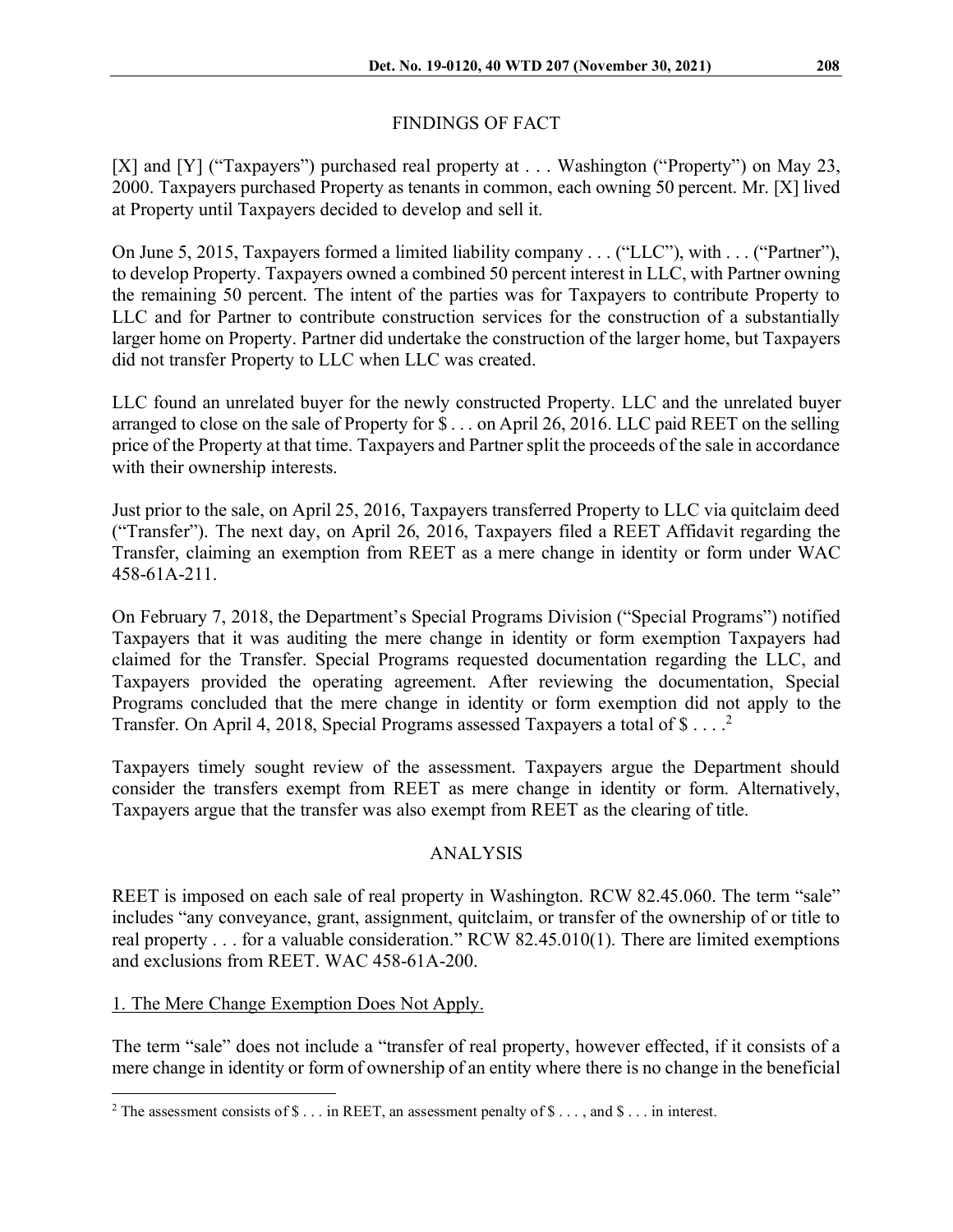ownership." RCW 82.45.010(3)(p). WAC 458-61A-211 addresses the mere change in identity or form of ownership of an entity exemption, providing the following:

(1) Introduction. A transfer of real property is exempt from the real estate excise tax if it consists of a mere change in identity or form of ownership of an entity. . . . If the transfer of real property results in the grantor(s) having a different proportional interest in the property after the transfer, real estate excise tax applies.

(2) Qualified transactions. A mere change in form or identity where no change in beneficial ownership has occurred includes, but is not limited to:

(a) The transfer by an individual or tenants in common of an interest in real property to a corporation, partnership, or other entity if the entity receiving the ownership interest receives it *in the same pro rata shares as the individual or tenants in common held prior to the transfer*.

(Emphasis added). Therefore, when a transfer results in the owners not owning the property in the same pro rata shares as they did prior to the transfer, the exemption does not apply.

Here, the Taxpayers, which consisted of two individuals, owned Property 100 percent between the two of them before the Transfer to LLC (50 percent each). Taxpayers own only 50 percent of the LLC. Thus, the Transfer effectuated a 50 percent change in ownership, as [Partner] owned zero percent of Property prior to the Transfer and 50 percent thereafter. Before the transfer, Mr. [X] and Mr. [Y] each owned 50 percent of the Property and after the transfer they each owned 25 percent of the Property. Because the ownership percentages after the Transfer were not in the same pro rata shares as the ownership percentages prior to the Transfer, we hold that Special Programs correctly denied the mere change in identity or form exemption in RCW 82.45.010(3)(p) and WAC 458-61A-211.

## 2. The Clearing Title Exemption Does Not Apply.

A mortgage or other transfer of an interest in real property merely to secure a debt is exempt from REET. RCW 82.45.010(3)(i). WAC 458-61A-215(1), the rule that administers this statutory provision, states:

The real estate excise tax does not apply to quitclaim deeds given for the sole purpose of clearing title *if no consideration passes otherwise*. This rule does not apply to deeds executed for the purpose of adding persons to title, except in cases of persons added to title for co-signing security purposes only.

(Emphasis added.) WAC 458-61A-215(1) makes clear that the clearing title exemption does not apply if any consideration passes. "Consideration" means "money or anything of value, either tangible or intangible, paid or delivered, or contracted to be paid or delivered, including performance of services, in return for the transfer of real property." WAC 458-61A-102(2). WAC 458-61A-102 includes this example of "consideration:"